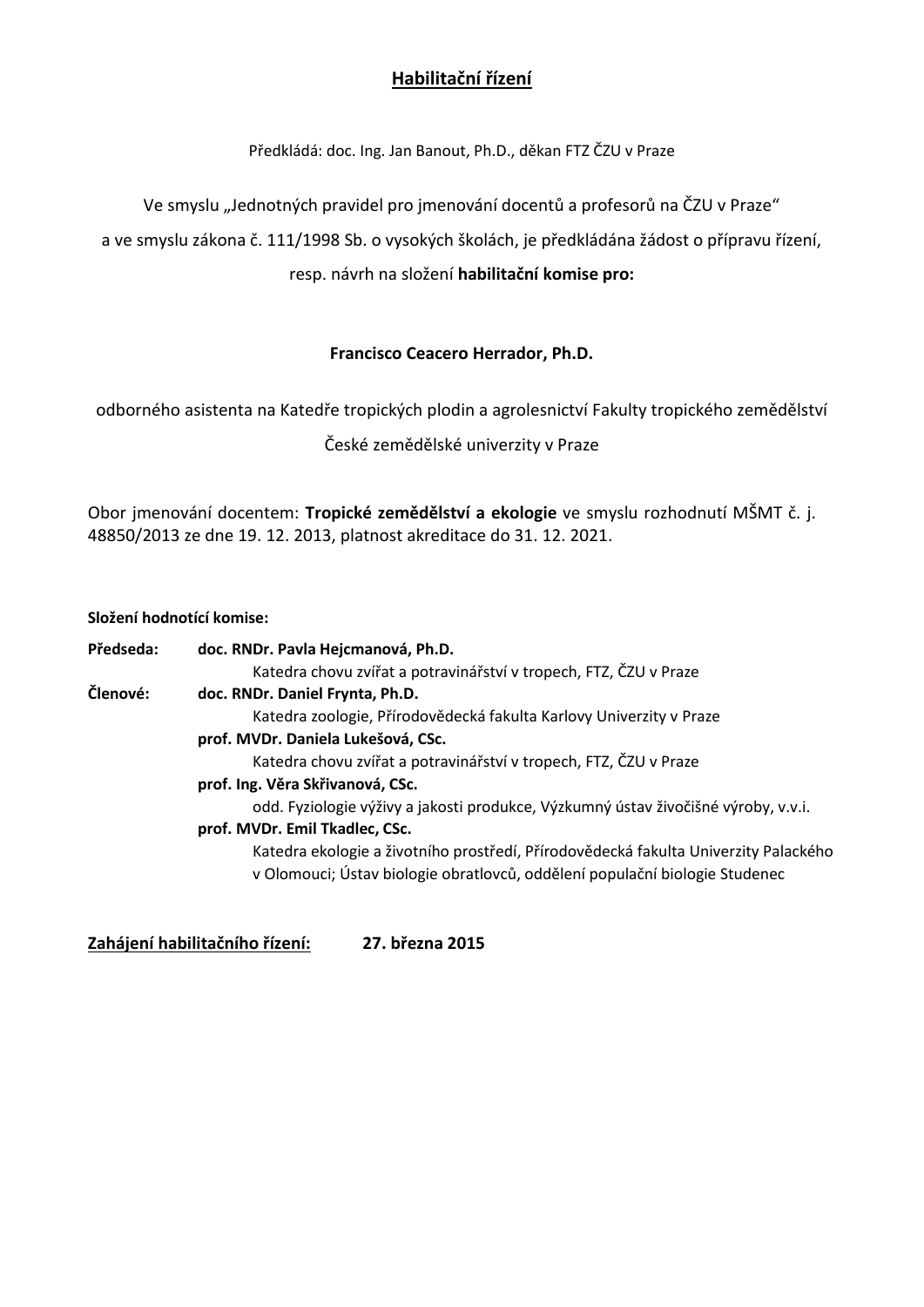## **Francisco CEACERO HERRADOR, PhD.**

#### *Education:*

| 2003 | Bachelor in Biological Sciences, Master Degree in 'Natural Areas Management'<br>University of Jaen (Jaen - SPAIN) |
|------|-------------------------------------------------------------------------------------------------------------------|
| 2007 | Master Degree in 'Agrarian Sciences and Engineering'                                                              |
|      | University of Castilla-La Mancha (Albacete – SPAIN)                                                               |
| 2010 | Ph.D. Title: 'Mineral supplementation and mineral diet selection in Iberian red deer (Cervus<br>elaphus)'         |

#### *Employment:*

| from Sept 2014             | <b>Assistant Professor</b>                                                |
|----------------------------|---------------------------------------------------------------------------|
|                            | Czech University of Life Sciences Prague (CZU) (Prague - CZECH REPUBLIC). |
|                            | Faculty of Tropical AgriSciences. Department of Animal Sciences and Food  |
|                            | Processing                                                                |
| Sept-Dec 2014              | <b>Researcher - Prometeo fellowship</b>                                   |
|                            | SENESCYT - Universidad Técnica Popular de Loja (UTPL) (Loja – ECUADOR).   |
|                            | <b>Biological Area. Department of Natural Sciences</b>                    |
| <b>July 2012-Aug 2014</b>  | <b>Post-doctoral Researcher</b>                                           |
|                            | Czech University of Life Sciences Prague (CZU) (Prague - CZECH REPUBLIC). |
|                            | Faculty of Tropical AgriSciences. Department of Animal Sciences and Food  |
|                            | Processing                                                                |
| <b>July 2010-June 2012</b> | <b>Post-doctoral Researcher</b>                                           |
|                            | Institute of Animal Science (VÚŽV) (Prague - CZECH REPUBLIC).             |
|                            | Department of Ethology                                                    |
| Aug 2008-June 2010         | <b>Research Assistant</b>                                                 |
|                            | University of Castilla-La Mancha (UCLM) (Albacete - SPAIN).               |
|                            | Department of Agro-forestry Science and Technology, & Genetics            |
|                            |                                                                           |

### *Professional Specialization:*

After 10 years of scientific career, I consider myself as specialist in a taxa (cervids) more than in a topic. Along this year I have been working in different areas of deer biology. My first area of interest is deer nutrition with especial interest in the role of minerals in diet selection and animals physiology (milk production, hormonal regulation, blood parameters, etc.), which was the topic of my PhD dissertation. Other areas of interest for me are the integral understanding of antler growth (from structure to chemical composition, mechanical properties and histology) and identify the information that we can extract from this structure to understand bone biology, ecology of freeranging species, mineral deficiencies, etc. These topics are also related to animal behaviour, which became another of my main interests. In this area, I'm especially interested in animal communication and in the importance of social structures to understand physiological processes. In the last years, I tried to open my research (in similar topics) to other species as wild and farmed bovids, and free ranging tapirs and bears in Ecuador.

### *Teaching Activities:*

I started teaching in 'Management of games species' for Master students at the University of Castilla-La Mancha, Spain. Currently I continue collaborating as teacher of this subject and 'Zoology' for Bachelor students in the same university through periodical visits linked to the Erasmus program. Since 2014 I became Assistant Professor at the Faculty of Tropical AgriSciences, and started teaching in the subjects 'Compound Feed Production and Food Processing' (in English; as guarantee), and 'Behavioural Ecology' (in English, as lecturer).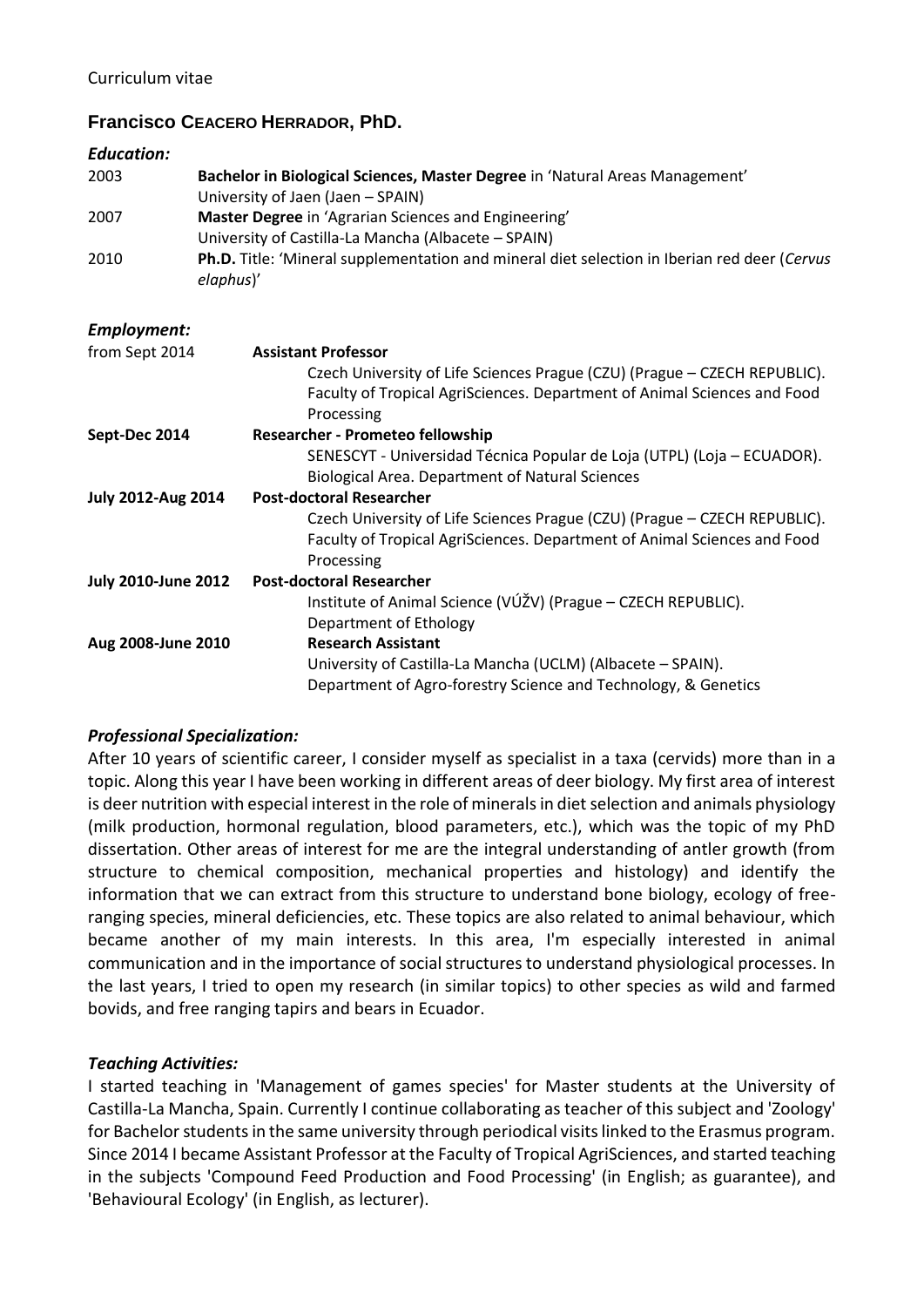My teaching duties has been also focused on the supervision of students, with 3 Master thesis (Olguín-Hernández CA - Institute of Research in Game Resources, Spain, 2011; Paricio E - University of Castilla-La Mancha, Spain, 2012; Villanueva M - Technical University of Madrid, Spain, 2014), and 1 Ph.D. thesis (Olguín-Hernández CA - Institute of Research in Game Resources, Spain, 2011) already supervised.

### *Other results:*

The main results of my scientific activities are 36 manuscript in indexed journals, 12 of them as first author. I also published one book-monograph, 5 book chapters, 10 abstracts in indexed journals, and 13 short communications or manuscripts in peer-reviewed not indexed journals. Some essential metrics about my publications are: Total Impact - 75.521; Times Cited Without Autocites - 125; hindex - 7 (ISI Journal Citation Reports®). I presented my scientific results in 7 international and 12 national conferences, with another 2 invitations as plenary speaker in China (Antler Science) and Czech Republic (Ethology). Together with my colleagues, my work has been presented 107 times in scientific conferences.

Since 2007, I have been reviewer for several indexed journals (Ethology; Animal Behaviour; European Journal of Wildlife Research; Livestock Science; PLoS One; Journal of Wildlife Management; Journal of Agricultural Science; Central European Journal of Biology; Pakistan Journal of Zoology; Journal of Mammalogy; Acta Theriologica; Italian Journal of Zoology; Behavioural Processes; Animal Production Science; South African Journal of Wildlife Research; Veterinarski Archiv; Turkish Journal of Zoology; Canadian Journal of Zoology; North Western Journal of Zoology; Journal of Experimental Zoology Part A). Since 2011 I have external reviewer of scientific projects for the Romanian Authorities for research in 3 different calls, and since 2015 for the Ecuadorian Authorities in one call.

### *5 Selected Publications:*

Ceacero F, Landete-Castillejos T, Olguín CA, Miranda M, García AJ, Martinez A, Cassinello J, Miguel V, Gallego L. 2015. Avoiding toxic levels of essential minerals: A forgotten factor in deer diet preferences. Plos One 10: E0115814.

Šárová R, Špinka M, Stěhulová I, Ceacero F, Šimečková M, Kotrba R. 2013. Pay respect to the elders – age, more than weight, determines dominance in female beef cattle. Animal Behaviour 86: 1315- 1323

Landete-Castillejos T, Estévez JA, Ceacero F, García AJ, Gallego L. 2012. A review of physiological effort, nutrition, and ecological conditions on mineral composition, mechanical properties and internal structure of antlers. Frontiers in Bioscience E4: 2328-2339.

Ceacero F, Landete-Castillejos T, García AJ, Estévez JA, Gallego L. 2010. Physiological variables explain mineral intake in Iberian red deer. Physiology & Behavior 100: 122-127.

Currey JD, Landete-Castillejos T, Estévez JA, Ceacero F, Olguín CA, García AJ, Gallego L. 2009. The mechanical properties of red deer antler bone when used in fighting. Journal of Experimental Biology 212: 3985-3993.